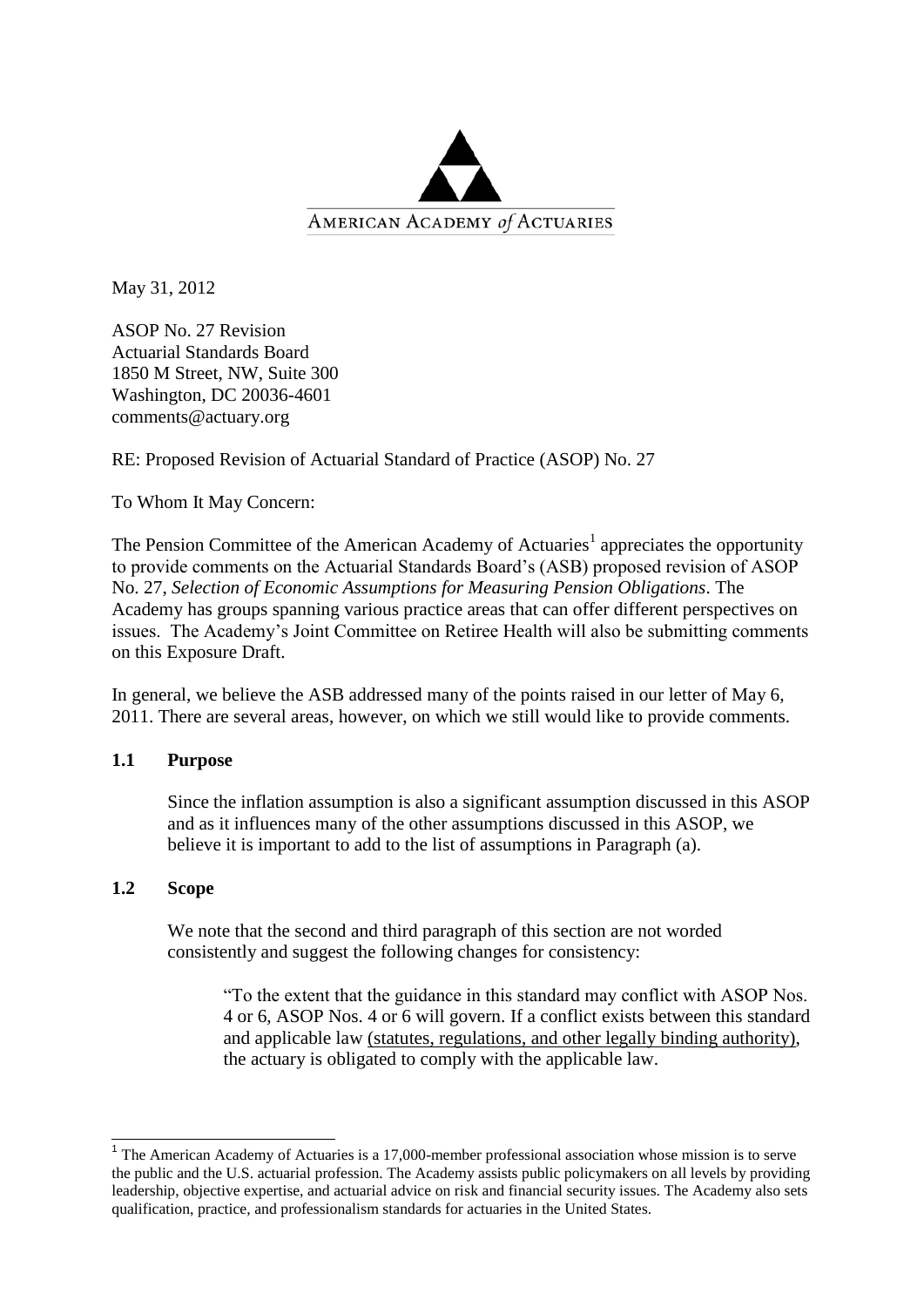If the actuary departs from the guidance set forth in this standard in order to comply with applicable law or for any other reason the actuary deems appropriate, the actuary should refer to section 4."

#### **3.5.4 Rounding**

It is unclear how the unbiased rounding technique provision in this section should relate to the materiality provision in Section 3.5.2. Since the materiality provision appears to be an overarching principle, this lack of clarity can be addressed by changing the last sentence of Section 3.5.4 to the following:

"In such cases, the rounding technique should be unbiased, unless the bias of the rounding technique is not expected to produce materially different results."

#### **3.5.5 Changes in Circumstance**

We are concerned that this section as drafted could result in actuaries perceiving a need to reflect changes in circumstances when they are not appropriate to the purpose of a measurement. This can be clarified by changing this section to the following:

"The actuary may change the economic assumption that otherwise would have been selected due to an event occurring after the measurement date if such a change is appropriate for the purpose of the measurement. For example, a collective bargaining agreement ratified after the measurement date may lead the actuary to change the compensation increase assumption that otherwise would have been selected."

#### **3.6 Selecting a Reasonable Assumption**

While we generally agree with the changes made to Section 3.6 to define a "reasonable assumption" based on the actuary's professional judgment, we have some concerns with Paragraph 3.6(e). As written, this paragraph could imply that a single "best estimate" assumption must be used. There is no definition of "unbiased" included in the ASOP, other than the parenthetical phrase "i.e., neither optimistic nor pessimistic." Taken literally, this could imply that the 50th percentile of a stochastic distribution is required to be used (since any other assumption would be viewed as being either optimistic or pessimistic). There is also a concern that the wording of this paragraph might prove problematic in situations in which the actuary is developing an accounting discount rate based on an above-median portfolio of bonds (which is a fairly common circumstance and is presumably considered acceptable). In these situations, we would view the purpose of the measurement to produce an abovemedian result and the approach to doing that can be evaluated appropriately given that objective. In order to address these two concerns, we suggest Paragraph 3.6(e) be rewritten as follows:

"3.6. (e) It has no significant bias (i.e., it is not significantly optimistic or pessimistic) except if the objectives for the assumption (and the liability determination based on it) are consistent with a biased approach, e.g., when a provision is made for adverse deviation, when alternative assumptions are used for the assessment of risk, or when an accounting discount rate is determined based on an above-median portfolio of bonds. Note that in each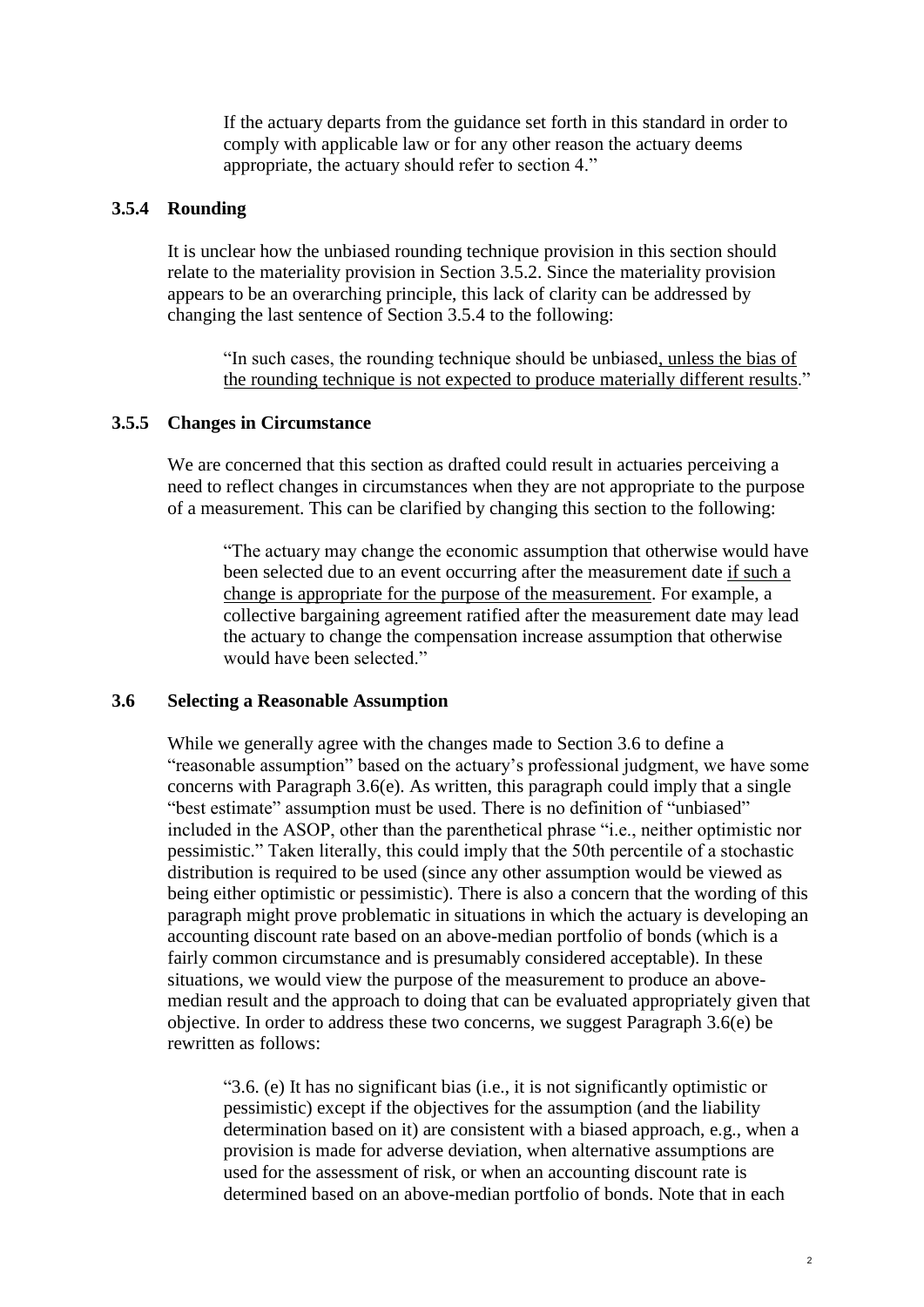such exception, the rationale for the assumption and the incorporation of bias in its determination should be disclosed as described in Section 4."

### **3.6.2 Range of Reasonable Assumptions**

In general, we think the guidance in Section 3.6.2 regarding a range of reasonable assumptions is appropriate. But we believe that the last sentence could be modified slightly to clarify (along with the changes to 3.6(e) suggested above) that an individual actuary might consider assumptions as being within a reasonable range, rather than presuming that a single best estimate is being defined. We suggest the last sentence be changed to:

"As a result, a range of reasonable assumptions may develop, both for an individual actuary and across actuarial practice."

# **3.8 Selecting an Investment Return Assumption**

This section includes a list of factors that should be considered in determining an investment return assumption. We have some concerns that the described list might not include all of the fundamental elements that actuaries analyze in setting these assumptions, and in fact might include some terms that are either unfamiliar to actuaries or—if familiar—of less practical relevance perhaps than other factors.

In order to illustrate our concerns, we would point to the terms "time value of money," "inflation risk" and "growth in earnings, dividends, and rents," which while being generally meaningful economic terms, may not be ones that directly connect to the actuary's determination of an expected rate of investment return.

We suggest that more fundamental building blocks that actuaries would typically rely on in determining an investment-return assumption include expectations for:

- Inflation
- Real cash yields
- Term premiums
- Credit spreads
- Costs related to bond defaults and downgrades
- Equity risk premiums
- Applicable expenses.

The actuary also should evaluate the impact of initial economic and capital market conditions, which might cause expectations related to the above items to be modified.

### **3.8.3 Measurement-Specific Considerations**

In Section 3.8.3, Measurement-Specific Considerations, not all the factors listed will necessarily be considered in every development of an investment return assumption. We recommend accordingly the following replacement text for the introduction to that section: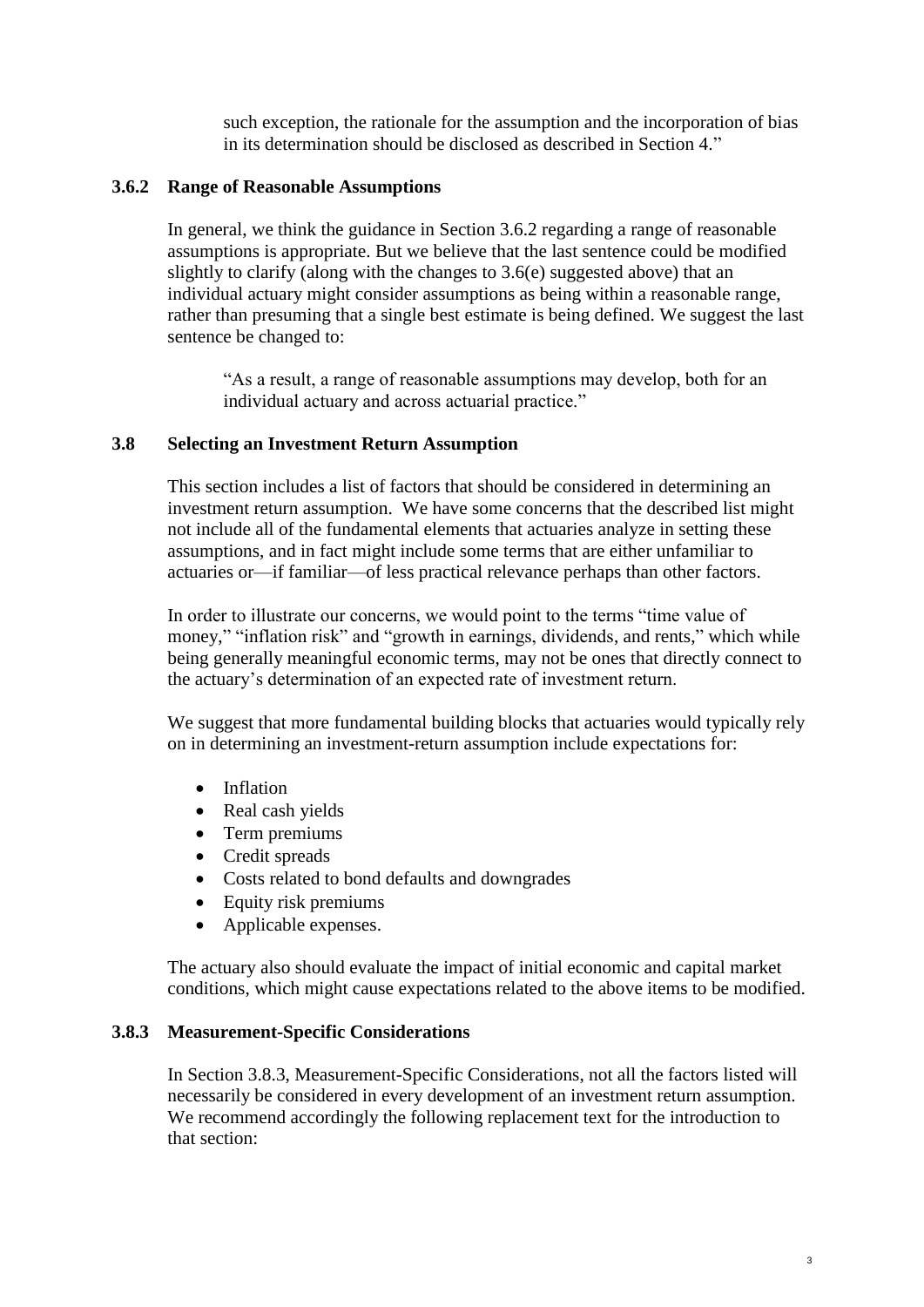"3.8.3 Measurement-Specific Considerations—The following are examples of factors that may be considered in developing an investment return assumption:"

Regarding Section 3.8.3.j., we support the inclusion in the ASOP of the specific discussion of arithmetic and geometric returns, including the general background in Appendix 3*.* We recommend that the ASOP make clear that, whether historical or forward-looking, these are two different types of *average* returns. This can be accomplished by stating so at the beginning of this section (and in Appendix 3) or, preferably, consistently using the terms *arithmetic average return* and *geometric average return* throughout this section and in Appendix 3. In addition, consideration should be given to adding a definition of these two terms to Appendix 3, or alternatively to Section 2 of the standard.

In the second paragraph of Section 3.8.3.j. the ASOP should make clear that forwardlooking geometric average returns for a portfolio are not necessarily developed as described therein, and so the caution stated may not always be applicable. We therefore recommend the following amended text for second paragraph of Section 3.8.3.j.:

"In some instances, the actuary will receive forward-looking expected returns by asset class from an investment professional. The actuary should ensure that the type of forward-looking expected returns received from the investment professional is known (i.e., forward-looking expected geometric returns or forward-looking expected arithmetic returns) and that the forward-looking expected returns are used appropriately. For example, if the actuary is determining a forward-looking expected geometric return for an entire portfolio as a weighted average of the expected returns for each asset class, the actuary generally should not take the weighted average of the forward-looking expected geometric return for each of the asset classes. In this instance, to determine the forward-looking expected geometric return for an entire portfolio, the actuary should take the weighted average of the forward-looking expected arithmetic return for each of the asset classes and adjust such determination to reflect the variance of the entire portfolio."

Consideration also should be given to moving this example to Appendix 3.

Note that the Pension Committee currently is working on a practice note to further clarify the appropriate use of geometric and arithmetic average returns.

### **3.8.4 Multiple Investment Return Rates**

Regarding Section 3.8.4.b., Benefit Payments Covered by Designated Current Assets, we note that in at least one specific context (the Governmental Accounting Standards Board's current Exposure Drafts) this type of Multiple Investment Return Rate calculation is based on a projection of assets, including certain future contributions as well as future benefit payments. We recommend that the example in this section be modified to encompass this type of calculation by using the following substitute text:

"3.8.4.b. Benefit Payments Covered by Designated Current or Projected Assets—One investment return rate is assumed for benefit payments covered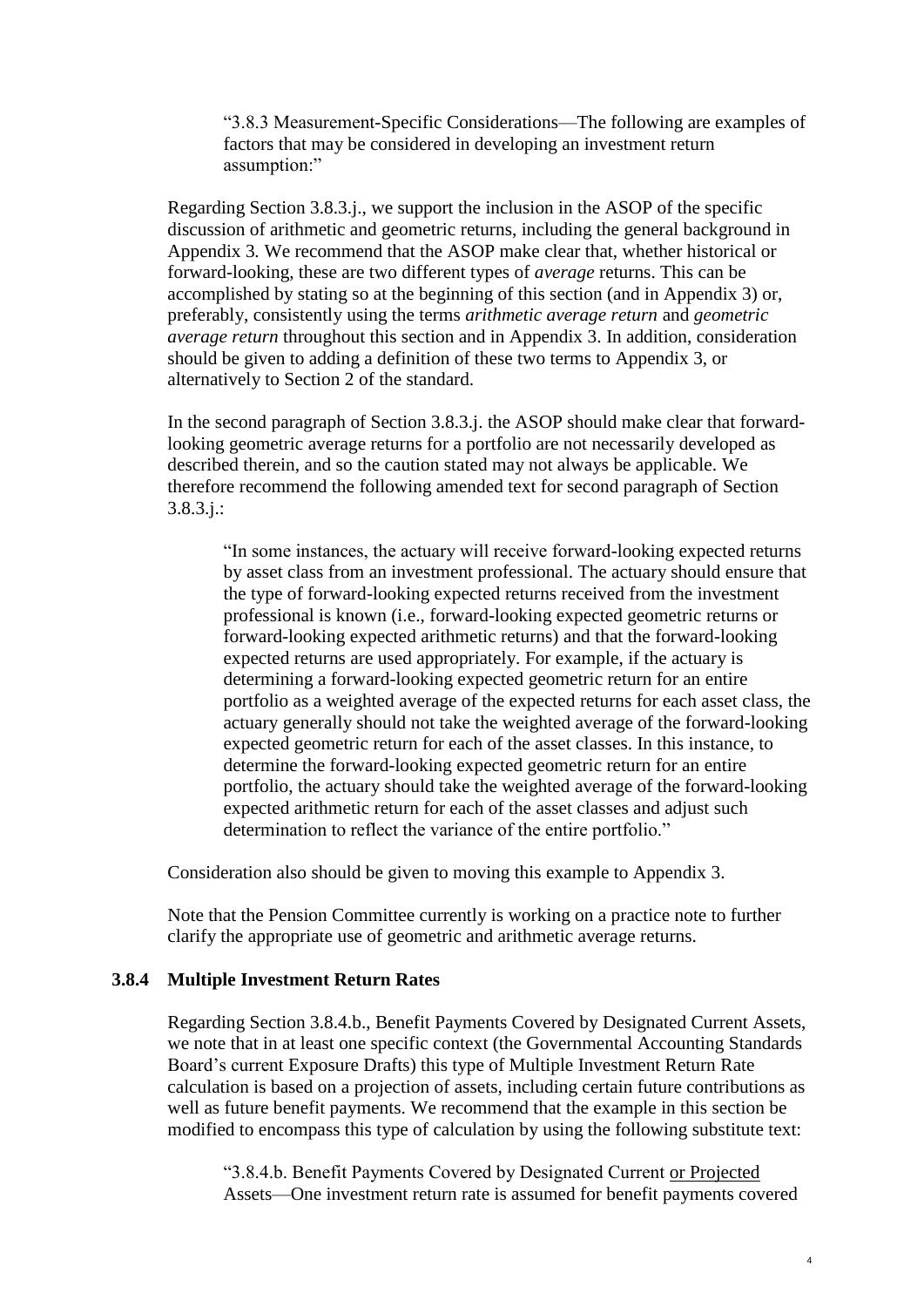by designated current or projected plan assets on the measurement date, and a different investment return rate is assumed for the balance of the benefit payments and assets."

### **3.9 Selecting a Discount Rate**

Regarding Section 3.9, Selecting a Discount Rate, we note that in our comments on the first ASOP No. 27 Exposure Draft we recommended a substantial restructuring of this section (Section 3.7 in the first Exposure Draft). That restructuring was based on identifying two distinct types of discount rates. Here is the relevant discussion from our earlier comment letter:

"We believe that the most useful and general framework is that there are two distinct bases or purposes for setting a discount rate: either to anticipate investment earnings or to reflect the yields implicit in current market price measurements. We have recommended a revision to section 3.7 below that begins with this distinction and then provides measurement examples for each of these two types of discount rates. For example, settlement and defeasance values would use a market-based discount rate while funding costs and some accounting costs may use an expected earnings-based discount rate. Cost studies (which we believe is a more appropriate phrase than "pricing," which is used in the exposure draft) similarly would use a discount rate consistent with the purpose of the cost study.

Note that this helps clarify an inconsistency in the examples in section 3.7, since "market measurement" is more a technique of measurement reflecting the purpose of the discount rate (i.e., to reflect current market conditions), while budgeting, defeasance and pricing are actual purposes of the measurement itself."

Since these comments were submitted, the ASB has released an Exposure Draft for ASOP No. 4. We note that the ASOP No. 4 Exposure Draft uses a framework very similar to what we suggested in our comments on the first ASOP No. 27 Exposure Draft to distinguish two types of present values—those based on plan assets (i.e., those in which discount rates reflect an assumed return on plan assets) and those not based on plan assets (which are based on a variety of market-derived discount rates). Given that these two types of present values are based on two similarly defined types of discount rates, consistency between ASOP No. 4 and ASOP No. 27 will be achieved best if the ASOP No. 4 framework also is used to describe the selection of a discount rate in ASOP No. 27.

Consistent with our earlier comments, we suggest that the ASB consider restructuring Section 3.9 of ASOP No. 27 to reflect that there are two primary classes of discount rates. The first are those based on the expected earnings on plan assets. These are developed in accordance with Section 3.8 of the ASOP No. 27 exposure draft.

The second class could be described simply as discount rates not based on plan assets, with market-consistent discount rates as one example of this type. This is the approach used in the ASOP No. 4 Exposure Draft. We observe, however, that discount rates that are not based on plan assets generally are derived from market observations, even if those observations may not be current or rigorous enough to be considered fully marketconsistent. For that reason we recommend that the standard categorize the second class of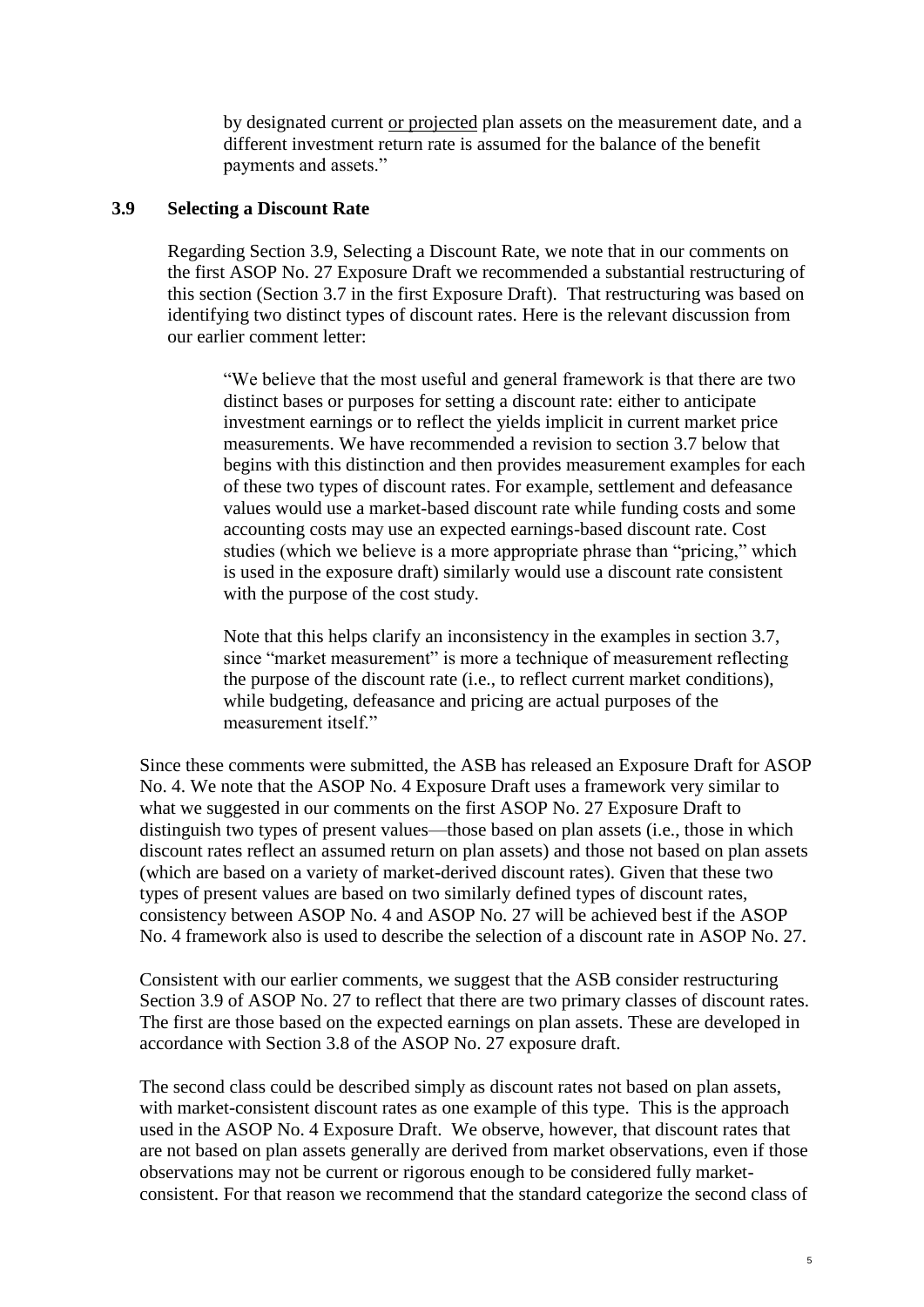discount rates using some terminology that reflects that they are derived from market observations.

Here are two examples of discount rates not based on current market observations that nonetheless are derived from market observations:

- (1) A discount rate that is based on an average of market observations, such as the segment rates under the Pension Protection Act (PPA) (which are based on average rates over 24 months), or the full yield curve under PPA (which is based on average rates during a month).
- (2) Discount rates that are reviewed on a periodic schedule and thus may be somewhat outdated relative to current market conditions.

As to terminology, one approach would be to use market-consistent as the more general category, and then have the standard note that some discount rates are more marketconsistent than others. Given the need for guidance on factors to consider when selecting truly market-consistent discount rates, however, that term probably should retain its more narrow meaning. In that case, we believe it still would be useful to the users of the standard to understand that the second class of discount rates are not simply "not based on plan assets," but also generally are derived from market observations (market derived, market sensitive, and market related are all possible terms).

We note that, for present values, there is another reason that present values whose discount rates are derived from market observations may not be consistent with current market measurements—those present values may be based on other assumptions that are not market consistent. While that is more properly within the scope of ASOP No. 4, we note here that it still might be useful to categorize such values generally as derived from market observations.

Finally, while not as common as these two categories, there are some discount rates that neither are based on expected earnings nor derived from market observations, even in the more general sense. The standard should incorporate this other category as well.

Based on this discussion, here is our recommended replacement text for Section 3.9, which reflects the structure from the ASOP No. 4 Exposure Draft:

3.9. Selecting a Discount Rate—The discount rate is used to measure the present value of expected future plan payments. The discount rate may be a single rate or a series of rates (such as select and ultimate discount rates) or duration-based (such as derived from a yield curve).

The actuary should consider the purpose of the measurement and the type of present value being determined as the primary factors in choosing a discount rate. Discount rates (and the associated present values) generally fall into one of two types—those that anticipate investment earnings on plan assets and those that are generally based on observations of market yields and interest rates, independent of plan assets. The latter include market-consistent discount rates, which are based specifically on current observations of market yields and interest rates. Examples of measurement purposes appropriate for these types of discount rates are as follows: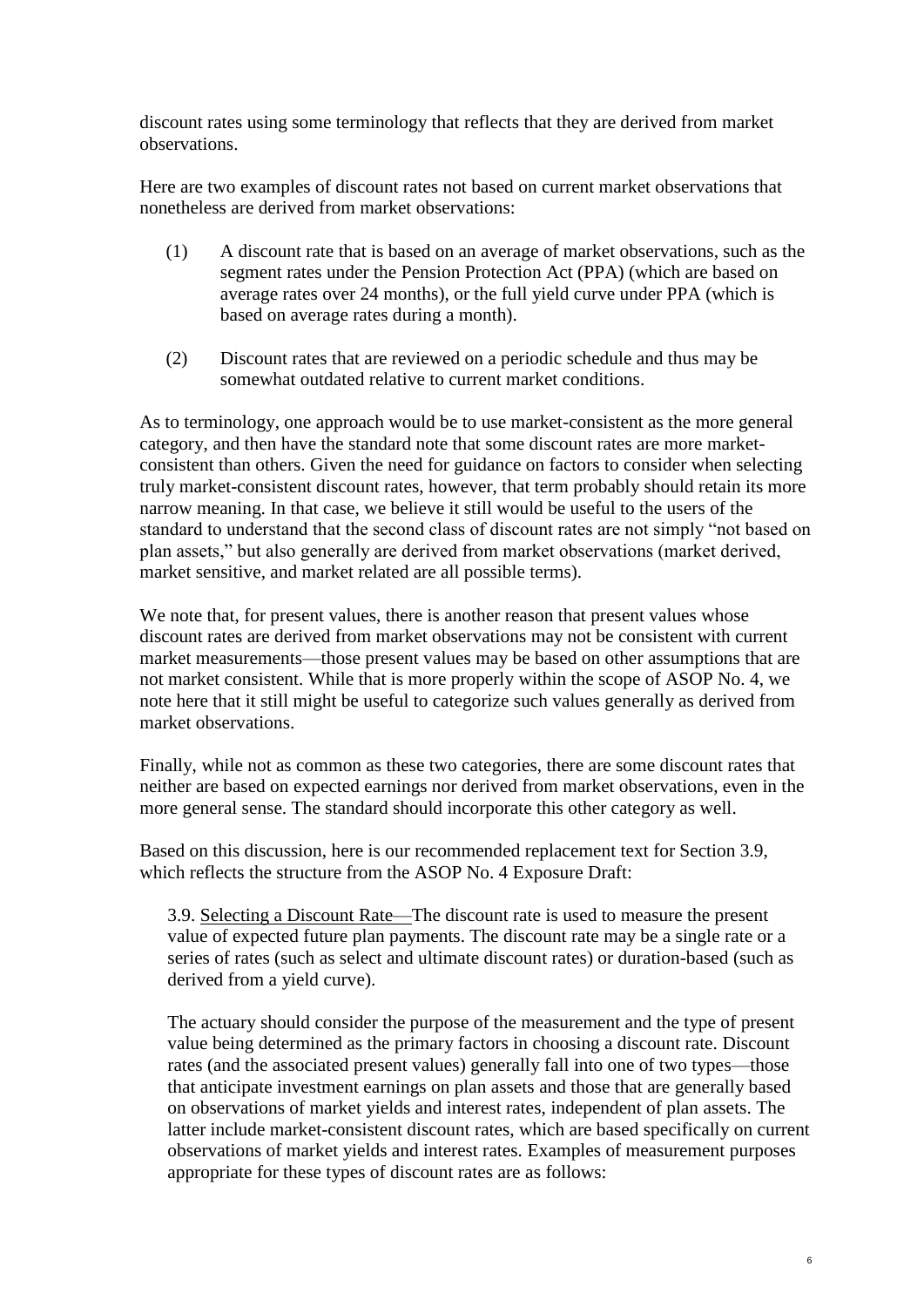- a. Anticipating Investment Earnings—Discount rates that anticipate future investment earnings should be determined in accordance with Section 3.8.
	- − An actuary determining the current or expected future funding cost (contributions) or evaluating the expected sufficiency of a plan's contribution policy may use a discount rate that reflects the anticipated investment return from the pension fund.
	- − An actuary determining the accounting cost (expense) in a situation in which accounting expense is determined based on expected returns similarly may use a discount rate that reflects the anticipated investment return from the pension fund.
	- − As an alternative, if the funding or accounting cost is to be determined on a market-consistent basis then the actuary may use discount rates appropriate to such measurements, in accordance with Section 3.9(b).
- b. Discount Rates Derived from Market Observations—Discounts rates that are derived from market observations may be developed so as to be consistent with specific current market conditions or may be more generally based on market observations.
	- 1. Market-Consistent Discount Rates—An actuary making a market-consistent measurement may use a set of discount rates implicit in the market prices of instruments with cash-flow patterns or durations similar to the obligation being measured. Such discount rates, for example, could be based on market yields for a hypothetical bond portfolio whose cash flows reasonably match the pattern of benefits that are expected to be paid in the future. The type and quality of bonds in the hypothetical portfolio may depend on the particular type of market measurement.

Market-based discount rates, alternatively, may be based on the application of current fixed-income yields by duration (yield curve).

As an example of a market-consistent measurement, an actuary measuring a plan's present value of benefits on a defeasance or settlement basis may use a discount rate based on rates implicit in annuity prices or other settlement options.

- 2. Other Market-Derived Discount Rates—Discount rates may be developed so as generally to reflect market prices or yields in a manner that may not be considered specifically market consistent.
	- A discount rate may be based on market observations averaged over some period. One example is the segment rates under PPA, which are based on market observations averaged over 24 months. Even the full yield curve under PPA, which is based on average rates during a month, may not be considered fully market-consistent.